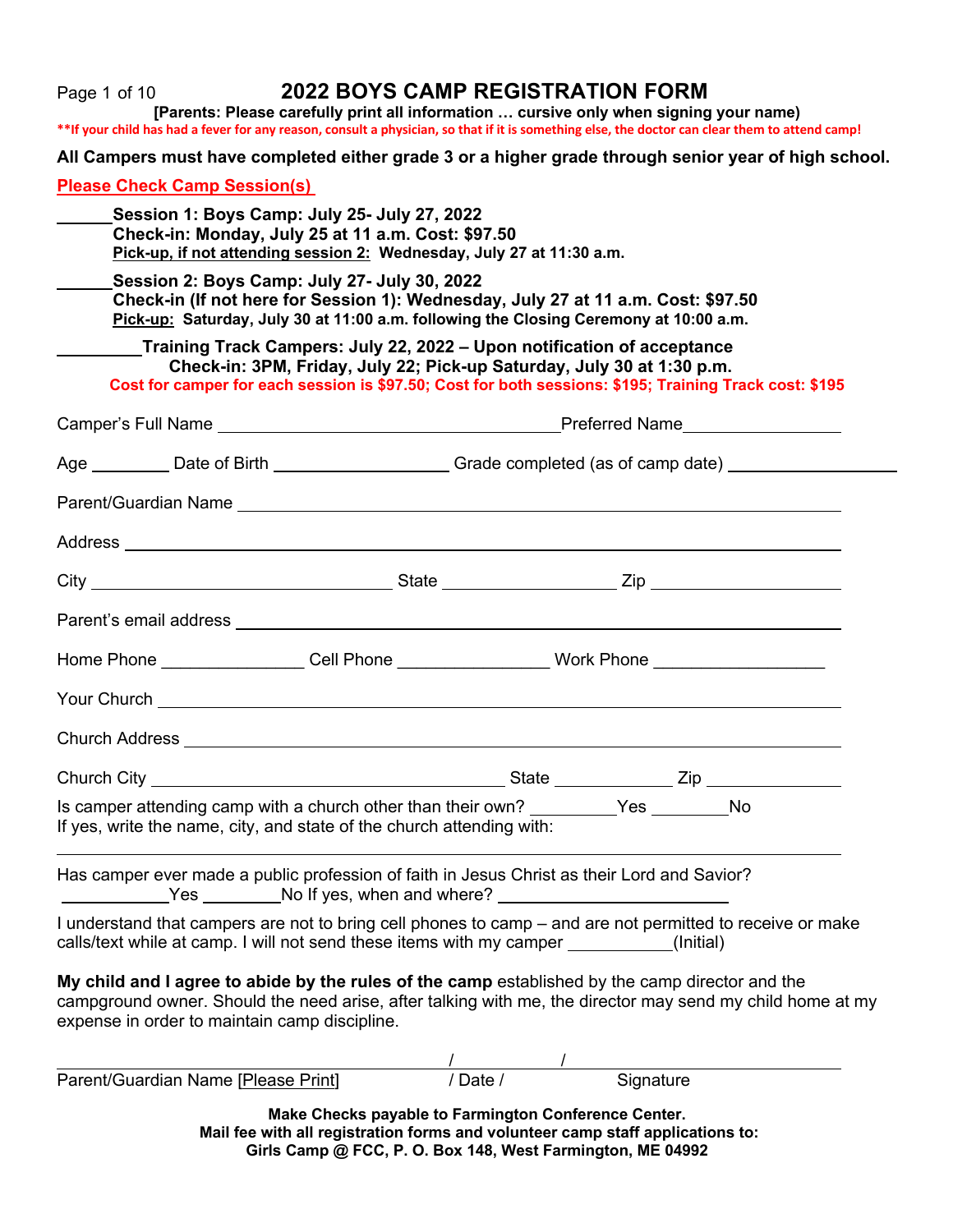## Page 2 of 10 **2022 SUMMER CAMP PERMISSION and INDEMNIFICATION FORM**

**If your child has had a fever for any reason, consult a physician, so that if it is something else, the doctor can clear them to attend camp!**

#### **Parents:** This form must be filled out for each camper attending camp. **Campers will not be allowed to attend camp without this completed form.**

| has my permission to attend Boys Camp @ Farmington<br>at the Farmington Conference Center, Farmington, ME on the following dates |  |
|----------------------------------------------------------------------------------------------------------------------------------|--|
| He has my permission to participate in recreation.<br>[Initial]                                                                  |  |

He has my permission to swim. [Initial]

He has my permission to be transported for field trips away from the Farmington Conference Center. [Initial]

He has permission to engage in all camp activities except as noted. (initial)

### **Photography Permission for Participant Attending Camp**

On some occasions, photography/video will be taken of participants as they participate in the activities at camp. These photographs/video clips will only be used for promotion of Girls & Boys Camps and Farmington Conference Center. These promotions could be by way of brochures, mailings, web page, video, CD to each participating church, newspaper articles, special mailings. At no time will the names of campers be in any of these promotions. Your signature gives us permission to use photographs/videos taken at camp for the use of promotion as listed above.

Camper's Name:

Signature

(Parent or Guardian)

In case of medical emergency in which I cannot be reached, the adult leadership has my permission to contact a physician to provide any necessary medical attention for the above-named child. [Initial]

In consideration of the opportunity for the above-named child to participate in the Camp, I hereby agree to indemnify and defend the Farmington Conference Center as well as all Officers, Employees, Chaperones, Representatives, and Volunteers thereof, from:

- All liability for any property damage by, personal injury to, or loss of consortium of the abovenamed child and
- All liability whatever arising from any acts or omissions of the above-named child while going to, during, and returning from the Camp.

| Parent/Guardian Name      |      |
|---------------------------|------|
|                           |      |
| Parent/Guardian Signature | Date |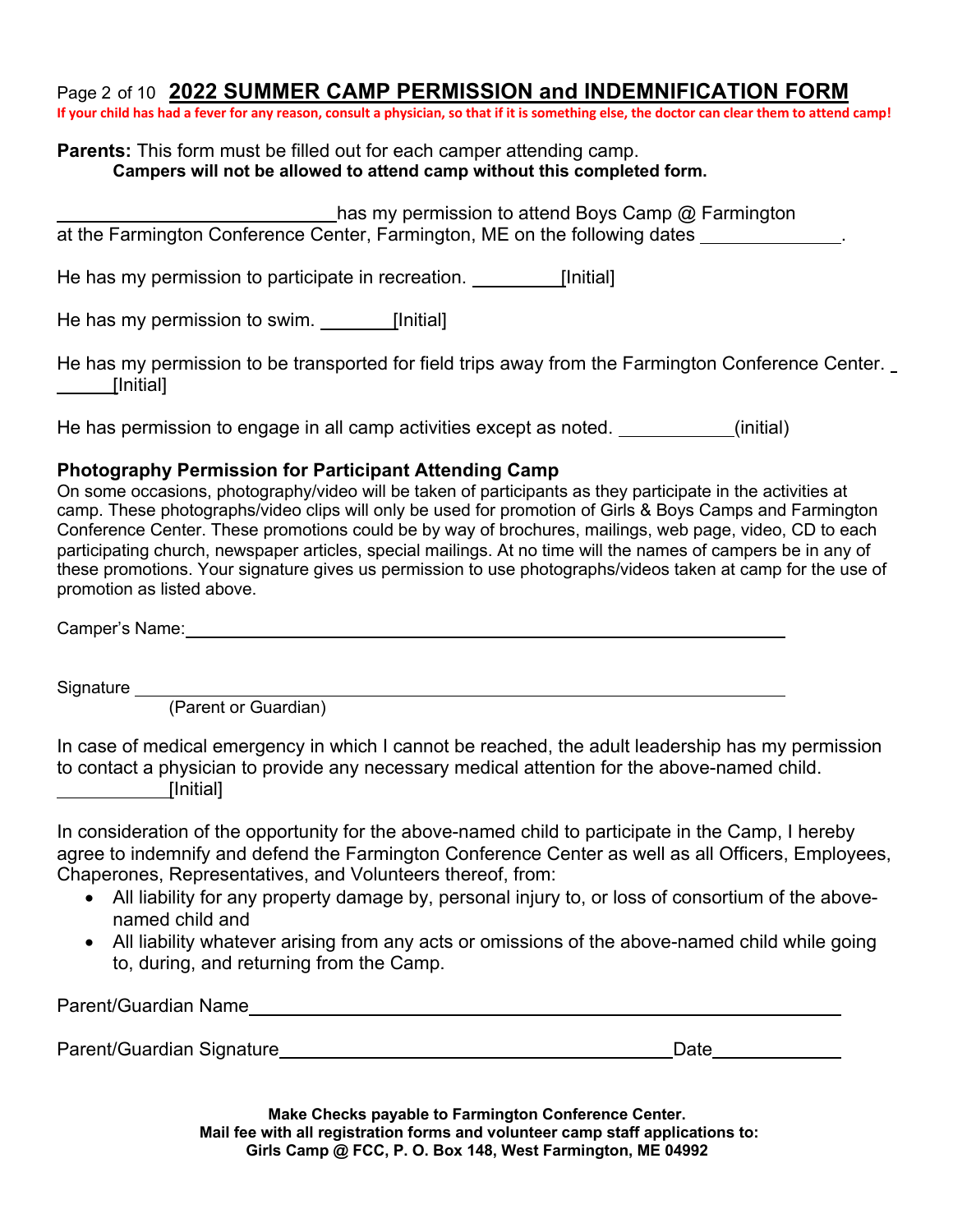Page 3 of 10 **2022 BOYS CAMP REGISTRATION FORM [Parents: Please carefully print all information … cursive only when signing your name) \*\*If your child has had a fever for any reason, consult a physician, so that if it is something else, the doctor can clear them to attend camp!**

# **2022 Camp Sessions Waiver**

Due to recent changes in how camp can take place here at Farmington Conference Center, and in keeping with the Goals of Boys Camp at Farmington we will be running camp in 2 Sessions going forward.

The purpose of this is so we can continue to have a full week of camp with all of our campers.

On Wednesday of camp week, we will send all campers to a playing area here at camp with a bagged lunch for an hour and a half to facilitate any cleaning and repairs needed to be done. They will be supervised by FCC Staff (Ann Lawrence & Arleen Rackliffe). Afterwards, we will continue with the second session of camp.

First Session Campers not signed up for Session 2 will be picked up by parents/approved person at 11:30 a.m.on July 27

By signing below, I consent for my child/children to be on FCC property while being overseen by FCC Staff between camp sessions and understand that FCC and their staff are not liable for any damage or injury that may occur during that time.

Please Sign \_\_\_\_\_\_\_\_\_\_\_\_\_\_\_\_\_\_\_\_\_\_\_\_\_\_\_\_\_\_\_\_\_\_\_\_\_\_\_\_\_\_\_

Please Print **Executive Contract Contract Contract Contract Contract Contract Contract Contract Contract Contract Contract Contract Contract Contract Contract Contract Contract Contract Contract Contract Contract Contract** 

We appreciate your understanding and patience as we make these necessary changes, we are looking forward to seeing you and your children this summer!

Ann Lawrence, Director, Farmington Conference Center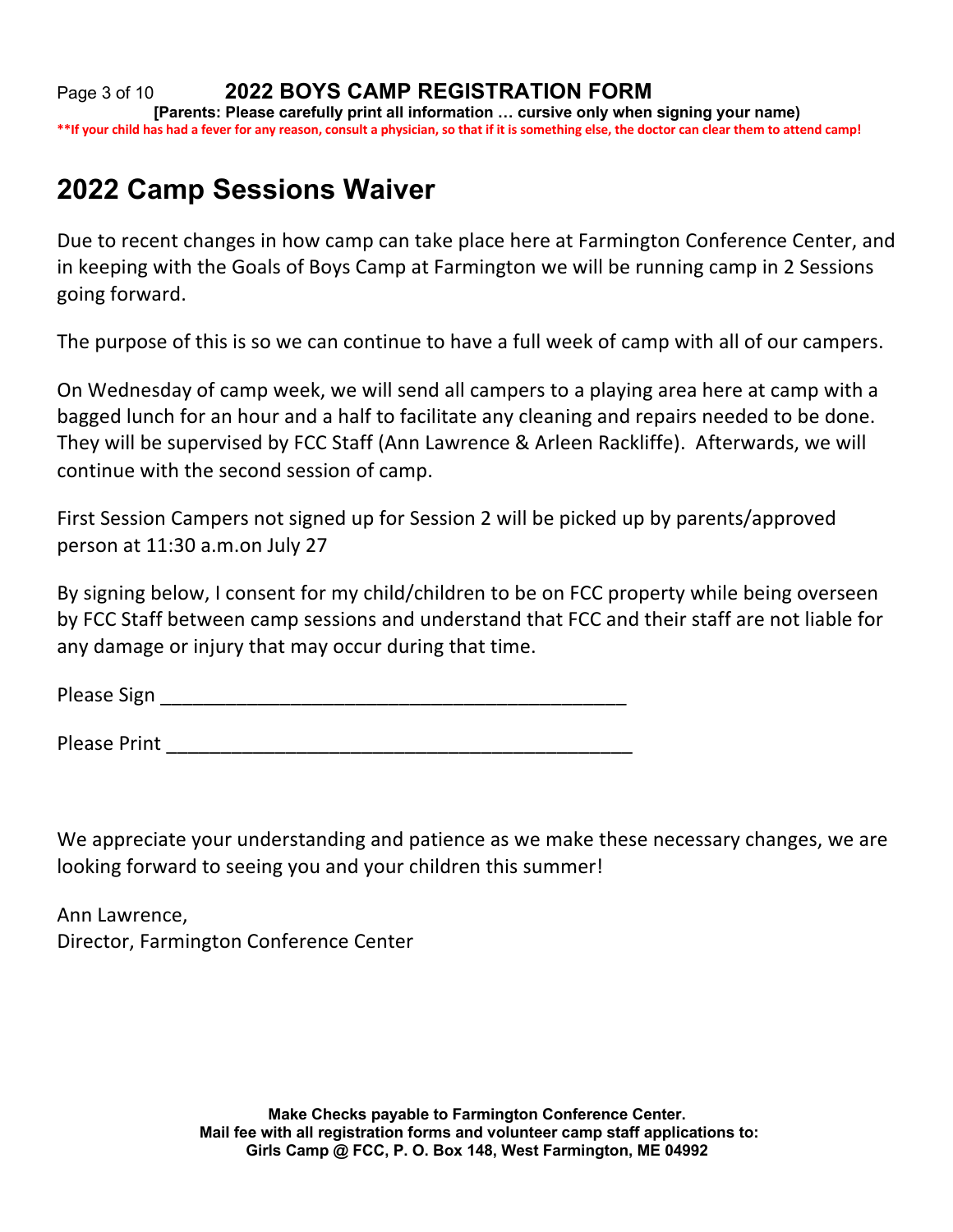Page 4 of 10 **2022 BOYS CAMP REGISTRATION FORM**

**[Parents: Please carefully print all information … cursive only when signing your name) \*\*If your child has had a fever for any reason, consult a physician, so that if it is something else, the doctor can clear them to attend camp!**

# **COVID 19 Liability Release Waiver**

Due to the outbreak of the novel Coronavirus (COVID 19) in 2019-2020 and on into 2022, Boys Camp at Farmington along with Farmington Conference Center are taking extra precautions to protect our campers and staff with enhanced sanitation/disinfecting procedures in compliance with CDC guidelines.

Symptoms of COVID 19 include:

- **Fever**
- **Fatigue**
- Dry Cough
- Difficulty Breathing

I agree to the following

- I understand the above symptoms and affirm that I, as well as all household members, do not currently have, nor have experienced the symptoms listed above within the last 14 days.
- I affirm that I, as well as all household members, have not been diagnosed with COVID 19 within the past 30 days.
- I affirm that I, as well as all household members, have not knowingly been exposed to anyone diagnosed with COVID 19 within the past 30 days.
- I affirm that I, as well as all household members, have not traveled outside of the country or to any city considered to be a "hot spot" for COVID 19 in the past 30 days.
- I understand that the Farmington Conference Center/Boys Camp at Farmington has taken all reasonable safety and sanitation precautions but cannot guarantee that I/my child will not be exposed to COVID 19 while at camp, and that Farmington Conference Center/Boys Camp at Farmington cannot be held liable for any possible exposure.
- \*\*I understand that if my child comes down with a fever during camp, he will be placed in isolation. I will be notified immediately and I will need to come or have someone come pick her up within 2 hours of the call from Farmington Conference Center to me.

By signing below, I agree to each statement above and release Farmington Conference Center/Boys Camp at Farmington from any and all liability for unintentional exposure or harm due to COVID 19.

| Name      | Date |
|-----------|------|
|           |      |
|           |      |
| Signature | Date |

### **Your signature on this form is required before your camper will be allowed to stay at camp.**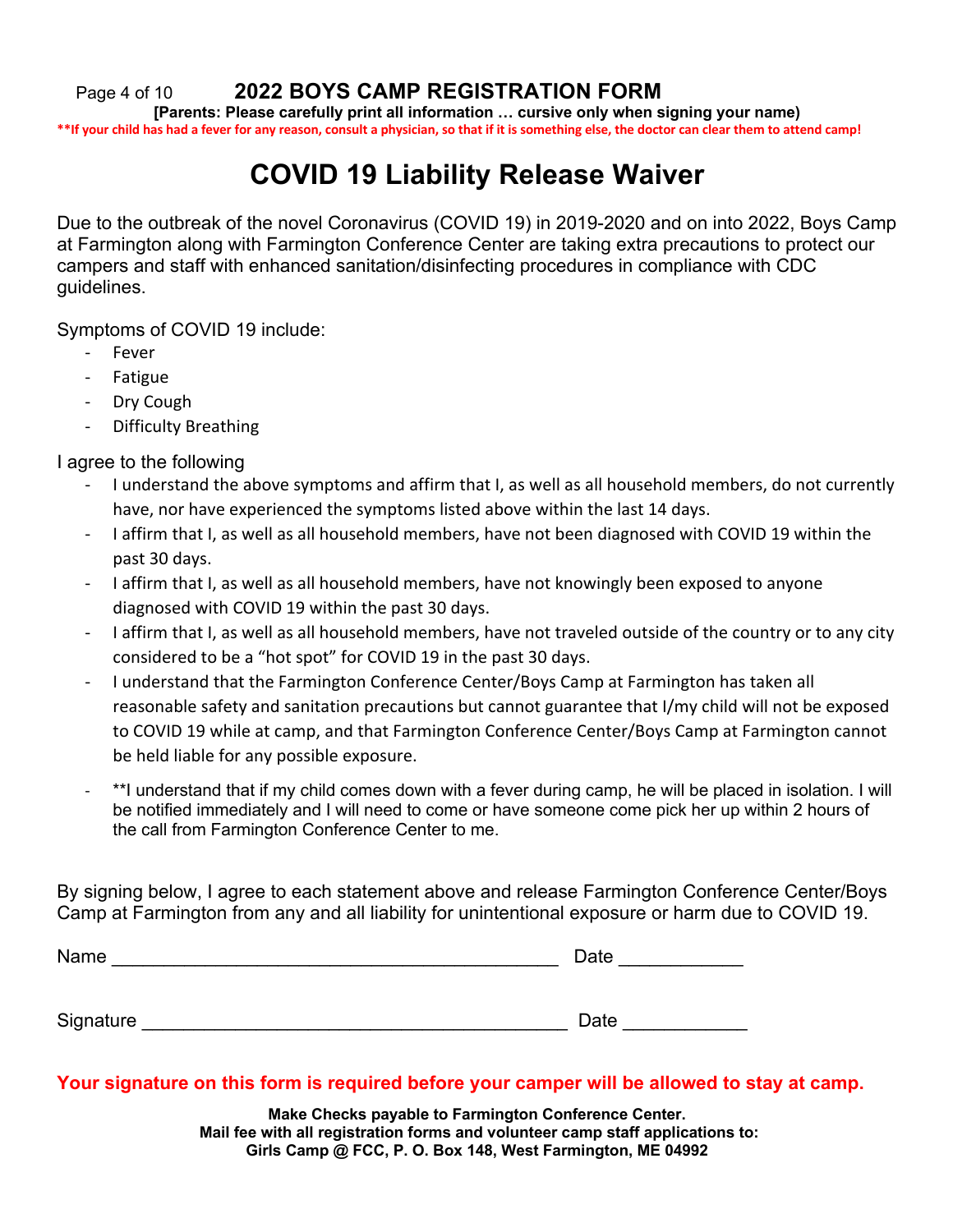### Page 5 of 10 **2022 Boys Camp Medical Form - Pg.1**

**If your child has had a fever for any reason, consult a physician, so that if it is something else, the doctor can clear them to attend camp! [Parents: Please carefully print all information … cursive only when signing your name)**

|                         | <b>Medical Check-off List for Camper</b><br>_______ Asthma? Submit an asthma action plan from the doctor<br>Copy of physical from physician (completed within the last year)<br>Copy of immunizations from physician – must include notarized medical or religious exemptions for<br>any state required immunizations that have not been given |  |
|-------------------------|------------------------------------------------------------------------------------------------------------------------------------------------------------------------------------------------------------------------------------------------------------------------------------------------------------------------------------------------|--|
| List:                   | Allergies - food, insects, plants, etc. _______ Yes _______ No<br><u> 1989 - Johann Stoff, deutscher Stoffen und der Stoffen und der Stoffen und der Stoffen und der Stoffen und de</u>                                                                                                                                                        |  |
|                         | What symptoms does your child have and what is the treatment?<br>Epi Pen _________ Benadryl ________ None                                                                                                                                                                                                                                      |  |
| List:                   | <u> 1989 - Andrea Santa Andrea Andrea Santa Andrea Andrea Andrea Andrea Andrea Andrea Andrea Andrea Andrea Andre</u>                                                                                                                                                                                                                           |  |
|                         | What symptoms does your child have and what is the treatment?<br>Epi Pen <b>Denaming Contact Contact Contact Contact Contact Contact Contact Contact Contact Contact Contact Conta</b>                                                                                                                                                         |  |
| List:                   |                                                                                                                                                                                                                                                                                                                                                |  |
|                         | What symptoms does your child have and what is the treatment?                                                                                                                                                                                                                                                                                  |  |
|                         | If your child requires emergency medications, please include the allergy action plan that has been completed<br>by your physician and signed by a parent/guardian.                                                                                                                                                                             |  |
| If so, please identify: | Does your child have any diet restrictions? _______Yes ________ No                                                                                                                                                                                                                                                                             |  |
|                         |                                                                                                                                                                                                                                                                                                                                                |  |

**Be sure you check for and treat for Head lice before coming to camp** (Do this several days a week before camp and again the night before Camp Check-in). **All campers are checked for Head Lice during check-in.**  No camper with head lice will be allowed to stay and we want all campers to be able to stay for the camp.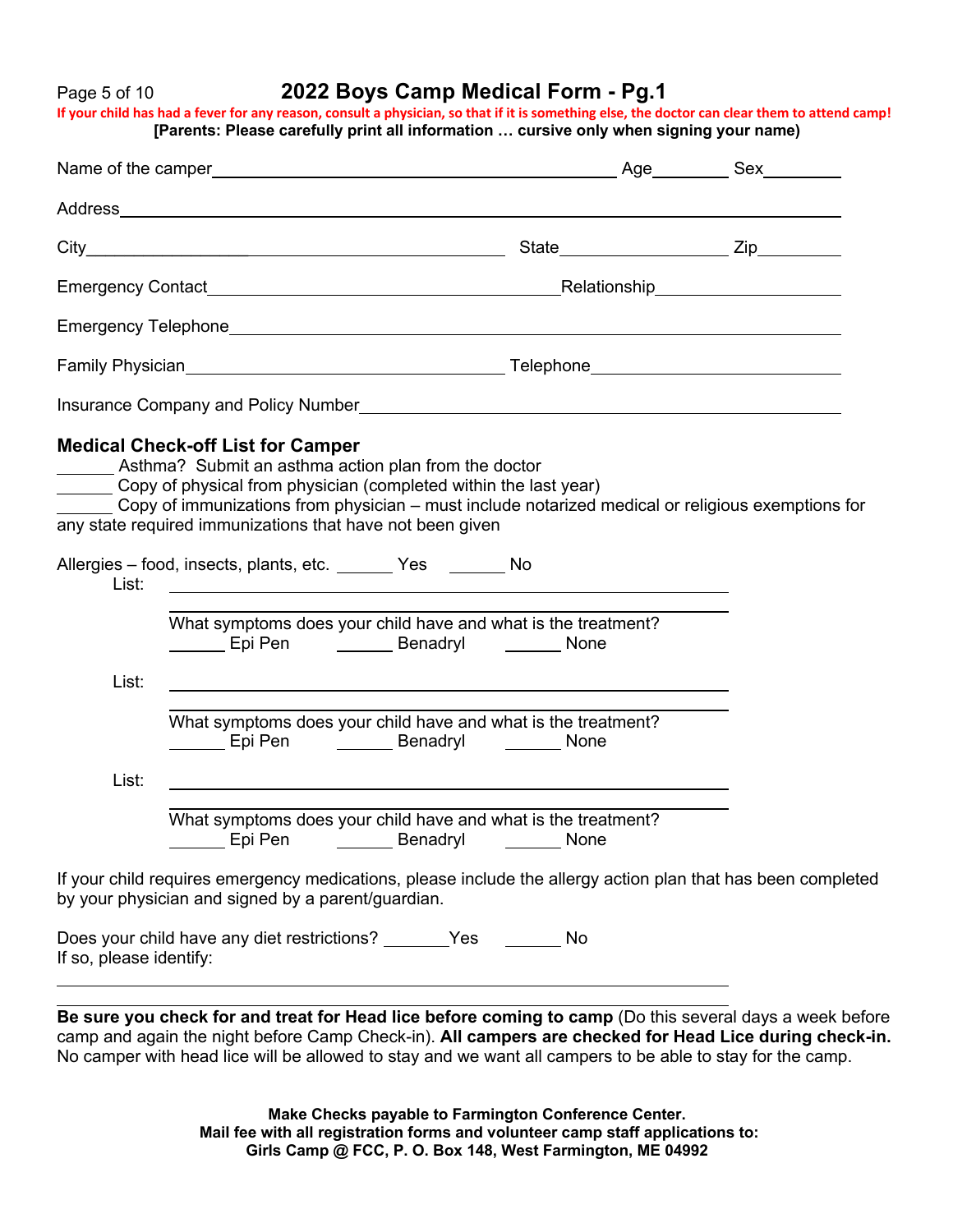Page 6 of 10 **2022 Boys Camp Medical Form – Pg. 2 If your child has had a fever for any reason, consult a physician, so that if it is something else, the doctor can clear them to attend camp!**

#### **Camper**

If your child has one of the following medical issues that we should be aware of, please describe below and speak with the camp medical personnel at camp check-in.

| Anxiety <b>Executive Community Contract Community Contract Community Contract Community</b> |  |
|---------------------------------------------------------------------------------------------|--|
|                                                                                             |  |
|                                                                                             |  |
|                                                                                             |  |

Other

**Any prescription medications that are to be given during camp must be accompanied by instructions from the prescribing physician and MUST be in their original pharmacy container. \*\*\*Any medication that is otherwise presented will not be allowed to be given per State Law.**

#### **List all prescriptions on the Prescription Form (Pg. 6)**

Over-the-counter medications must be in their original container with Camper's Name clearly on it along with written instructions including why, how, and when they are to be given.(i.e. seasonal allergy meds, menstrual cramps, vitamins, etc.)

#### **Please check off below for permission for camp nurse to administer over-the-counter medications:**

Acetaminophen (Tylenol) yes \_\_\_\_\_\_\_ no\_\_\_\_\_\_\_\_ Ibuprofen (Advil, Motrin) yes\_\_ no Diphenhydramine (Benadryl) yes
<u>worrow no</u> no

The included Medication Form must be completed by parents/guardians with the names of all medications, what they are given for, times to be given and any other special instructions.

**These will be kept by the Camp Medical Personnel to make sure they are administered as directed.**

#### **Campers may not have any medications in their cabins unless they are for emergency use and the camp has written permission from their doctor (Inhalers and Epi-pens).**

Parent/Guardian must fill in and sign below!

In the event I cannot be reached in an emergency, I hereby give permission to the physician selected by the camp to secure and administer treatment, including hospitalization, for the camper named above.

I understand that the camp health personnel will care for minor injuries and pains according to the Camp Medical Standard Orders Sheet. (These include but are not limited to: stomachaches, headaches, bug bites, minor scrapes and scratches.)

I, , have completed and signed this form and give permission for any of the medications listed above to be given as directed as well as any prescription meds brought to the camp as indicated on the Prescription Form. Parent/Guardian Signature Late and Contract and Contract and Contract and Date Date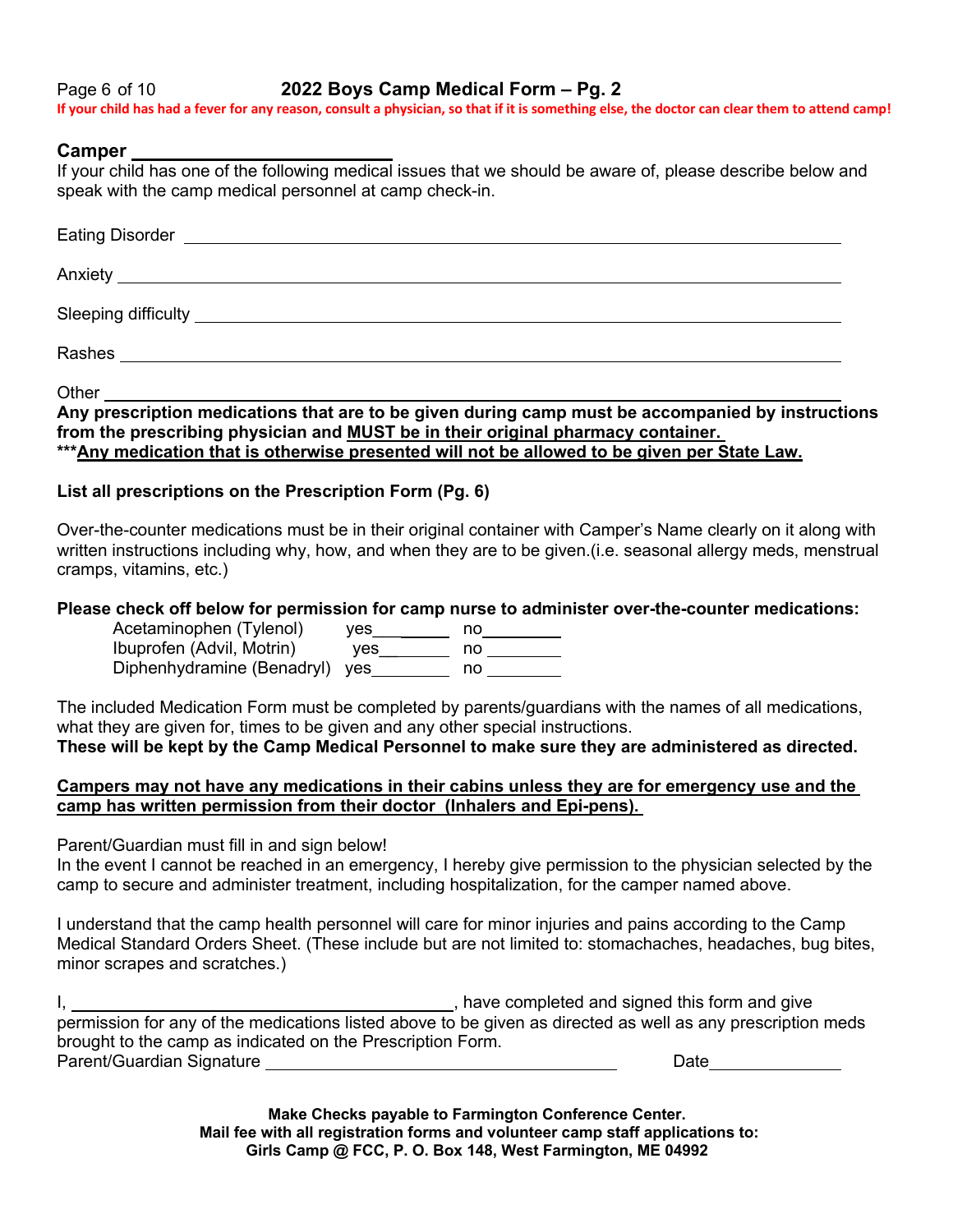Page 7 of 10 **2022 Boys Camp Medical Form – Pg. 3**

**If your child has had a fever for any reason, consult a physician, so that if it is something else, the doctor can clear them to attend camp!**

# **HEALTH MONITORING BEFORE COMING TO CAMP!**

## **COVID-19 INSTRUCTIONS**

# **We are including a Daily Health Monitoring Form (Pg.8) to assist you as you monitor your child's/children's health before bringing them to camp check-in.**

**Please complete this "Daily Health Monitoring Form" for 14 days prior to camper check-in date. Use the copy included so that you can answer the questions below and bring with you to check-in!**

People with COVID-19 have had a wide range of symptoms reported – ranging from mild symptoms to severe illness. Symptoms may appear **2-14 days after exposure to the virus.**

**People with these symptoms may have COVID-19:** Each camper will be asked the following questions at check-in. Bring with you the chart (online or hard copy) to show that you have checked your camper for the required time period before bringing your camper. In the questions below, You = Name of Camper.

- 1. Has your child had a fever (100.4 or above) or chills? Check daily.
- o No
- o Yes
- 2. Has your child had a cough or difficulty breathing (not related to asthma or allergies)?
- o No
- o Yes
- 3. Has your child had unexplained muscle aches or fatigue?
- o No
- o Yes
- 4. Has your child had Nausea, vomiting or diarrhea?
- o No
- o Yes
- 5. Has your child had a new loss of taste or smell?
- o No
- o Yes
- 6. Has your child been diagnosed with COVID 19?
- o No
- o Yes
- 7. Have you or child been in close contact with someone diagnosed with COVID 19 or been exposed to someone with symptoms or a confirmed or suspected case.
- o No
- o Yes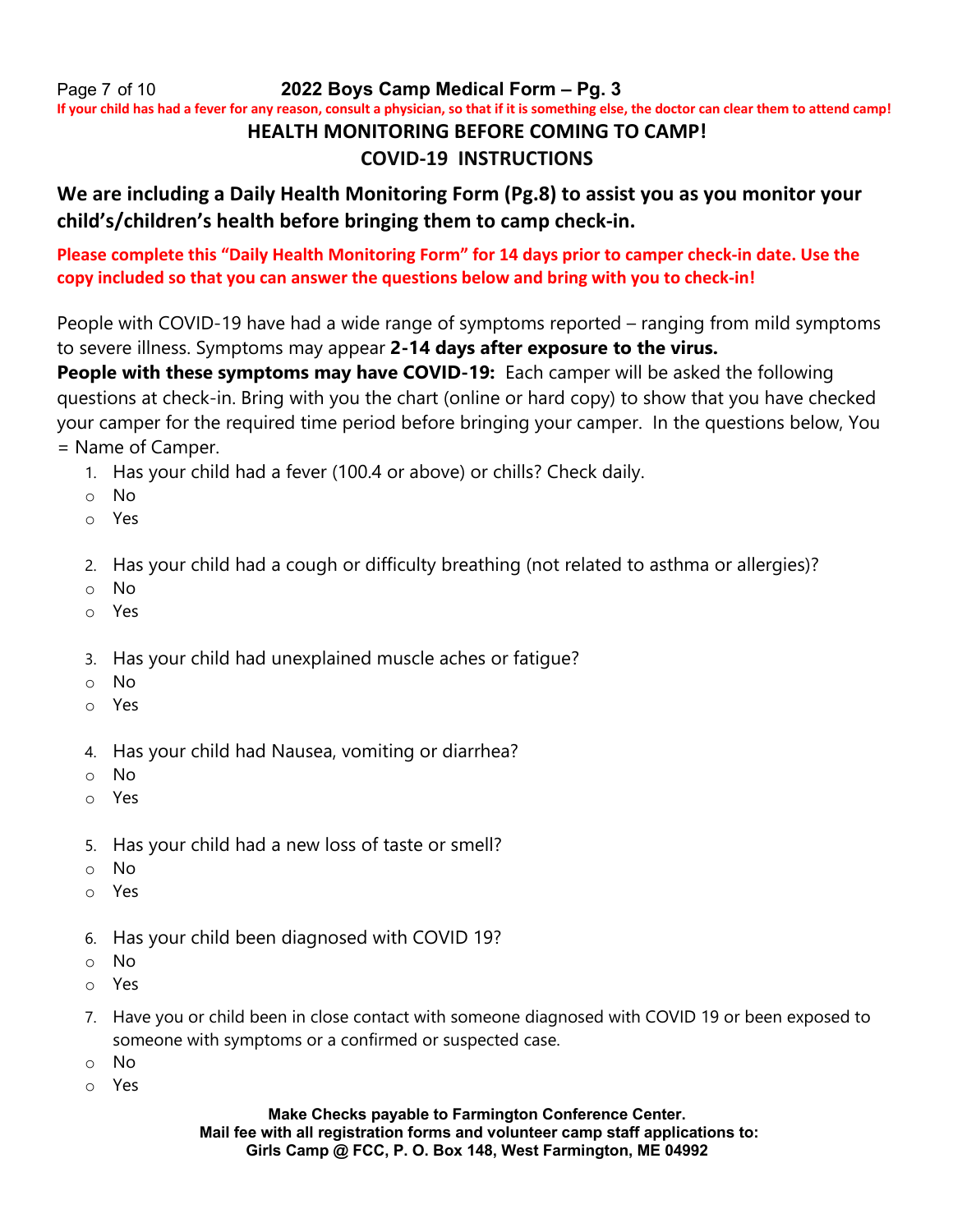# Page 8 of 10 **2022 Boys Camp at Farmington Daily Health Monitoring Form**

**Camper Name**

### **Please put in the actual temperature each day for the Daily Temperature Log.**

#### **For all other questions, answer yes or no to all questions**

| <b>DAY</b>                                                                                                                                                                                  | $\mathbf{1}$ | $\overline{2}$ | $\overline{\mathbf{3}}$ | 4 | $\overline{5}$ | $\overline{\mathbf{6}}$ | $\overline{\mathbf{7}}$ | $\overline{\mathbf{8}}$ | $\overline{9}$ | 10 | 11 | 12 | 13 | 14 |
|---------------------------------------------------------------------------------------------------------------------------------------------------------------------------------------------|--------------|----------------|-------------------------|---|----------------|-------------------------|-------------------------|-------------------------|----------------|----|----|----|----|----|
| Daily<br>Temperature<br>Log                                                                                                                                                                 |              |                |                         |   |                |                         |                         |                         |                |    |    |    |    |    |
| Has your child<br>had cough or<br>breathing<br>difficulty (not<br>related to<br>asthma or<br>allergies?                                                                                     |              |                |                         |   |                |                         |                         |                         |                |    |    |    |    |    |
| Has your child<br>had<br>unexplained<br>muscle aches<br>or fatigue?                                                                                                                         |              |                |                         |   |                |                         |                         |                         |                |    |    |    |    |    |
| Has your child<br>had nausea,<br>vomiting or<br>diarrhea?                                                                                                                                   |              |                |                         |   |                |                         |                         |                         |                |    |    |    |    |    |
| Has your child<br>had a new loss<br>of taste or<br>smell?                                                                                                                                   |              |                |                         |   |                |                         |                         |                         |                |    |    |    |    |    |
| Has your child<br>been diagnosed<br>with COVID-19?                                                                                                                                          |              |                |                         |   |                |                         |                         |                         |                |    |    |    |    |    |
| Have you or<br>your child been<br>in close contact<br>with someone<br>diagnosed with<br>COVID-19 or<br>been exposed<br>to someone<br>with symptoms<br>or suspected<br>case of COVID-<br>19? |              |                |                         |   |                |                         |                         |                         |                |    |    |    |    |    |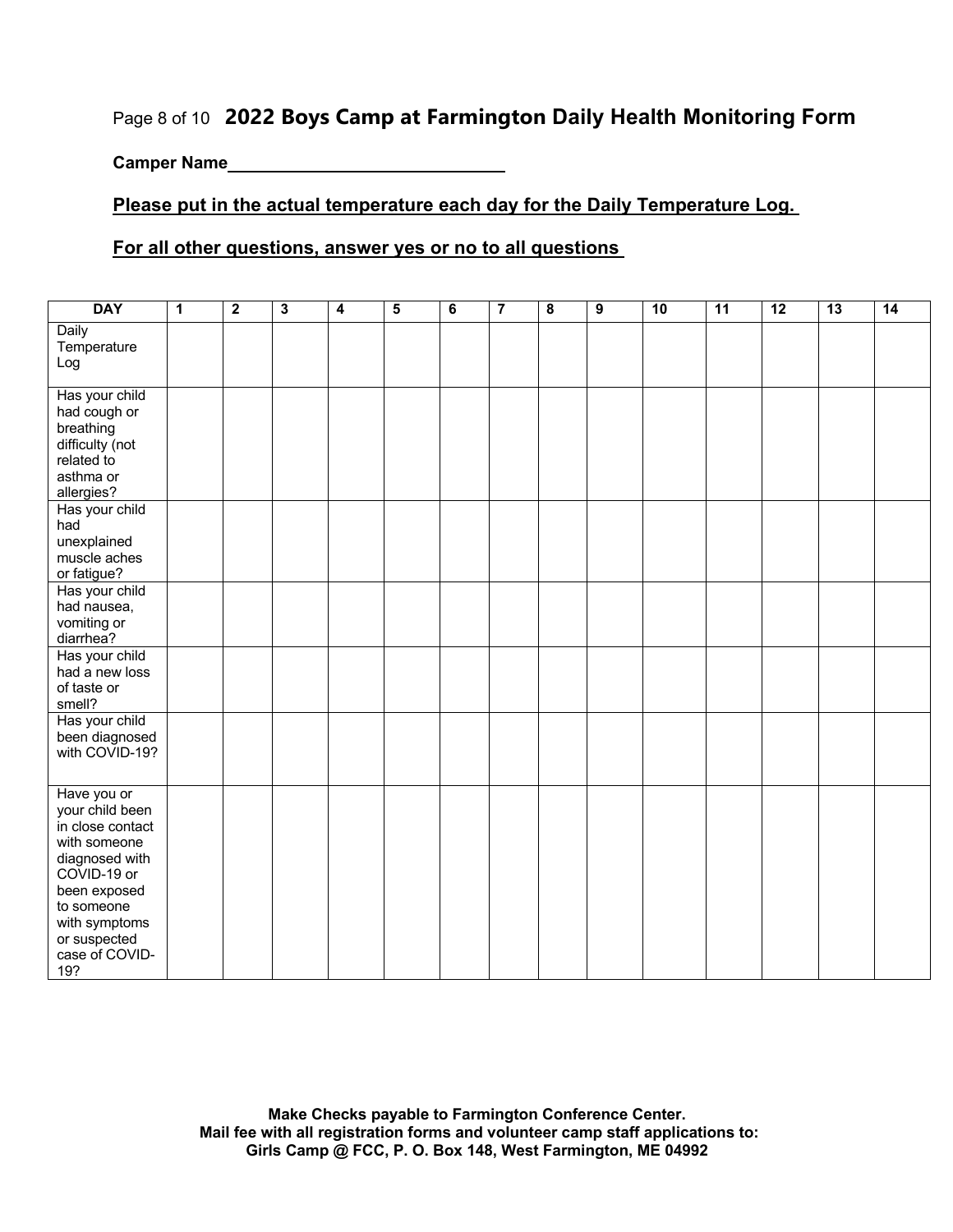# Page <sup>9</sup> of <sup>10</sup> **Boys Camp at Farmington 2022Prescription Form**

**List all prescriptions your child will be taking during camp**

**All medicine must be brought in the original prescription container.** 

**If your child has had a fever for any reason, consult a physician, so that if it is something else, the doctor can clear them to attend camp!**

List the name of the prescription and the dosage for each day your child will be at camp. If medicine needs to be taken at a specific time other than meals, please list the exact time prescription it needs to be taken: (ex: evening: Bedtime, afternoon: 2:00 PM or AM, etc.)

| <b>Camper's Name</b> |         |                  | <b>Camp Group</b> |           |        |                                     |  |  |  |  |
|----------------------|---------|------------------|-------------------|-----------|--------|-------------------------------------|--|--|--|--|
|                      |         |                  |                   |           |        | (Younger or Older or Training Track |  |  |  |  |
| Prescription:        |         |                  |                   |           |        |                                     |  |  |  |  |
|                      | Morning | <b>Breakfast</b> | Lunch             | Afternoon | Dinner | Evening                             |  |  |  |  |
| Sunday               |         |                  |                   |           |        |                                     |  |  |  |  |
| Monday               |         |                  |                   |           |        |                                     |  |  |  |  |
| Tuesday              |         |                  |                   |           |        |                                     |  |  |  |  |
| Wednesday            |         |                  |                   |           |        |                                     |  |  |  |  |
| Thursday             |         |                  |                   |           |        |                                     |  |  |  |  |
| Friday               |         |                  |                   |           |        |                                     |  |  |  |  |
| Saturday             |         |                  |                   |           |        |                                     |  |  |  |  |

#### Prescription:

|           | Morning | <b>Breakfast</b> | Lunch | Afternoon | Dinner | Evening |
|-----------|---------|------------------|-------|-----------|--------|---------|
| Sunday    |         |                  |       |           |        |         |
| Monday    |         |                  |       |           |        |         |
| Tuesday   |         |                  |       |           |        |         |
| Wednesday |         |                  |       |           |        |         |
| Thursday  |         |                  |       |           |        |         |
| Friday    |         |                  |       |           |        |         |
| Saturday  |         |                  |       |           |        |         |

Prescription:

|           | Morning | <b>Breakfast</b> | Lunch | Afternoon | Dinner | Evening |
|-----------|---------|------------------|-------|-----------|--------|---------|
| Sunday    |         |                  |       |           |        |         |
| Monday    |         |                  |       |           |        |         |
| Tuesday   |         |                  |       |           |        |         |
| Wednesday |         |                  |       |           |        |         |
| Thursday  |         |                  |       |           |        |         |
| Friday    |         |                  |       |           |        |         |
| Saturday  |         |                  |       |           |        |         |

#### **Make additional copies of this form as needed.**

**Bring Camper's Prescription Form to Camp Check-in with all prescriptions in their original containers. Give to Camp Medical Staff.**